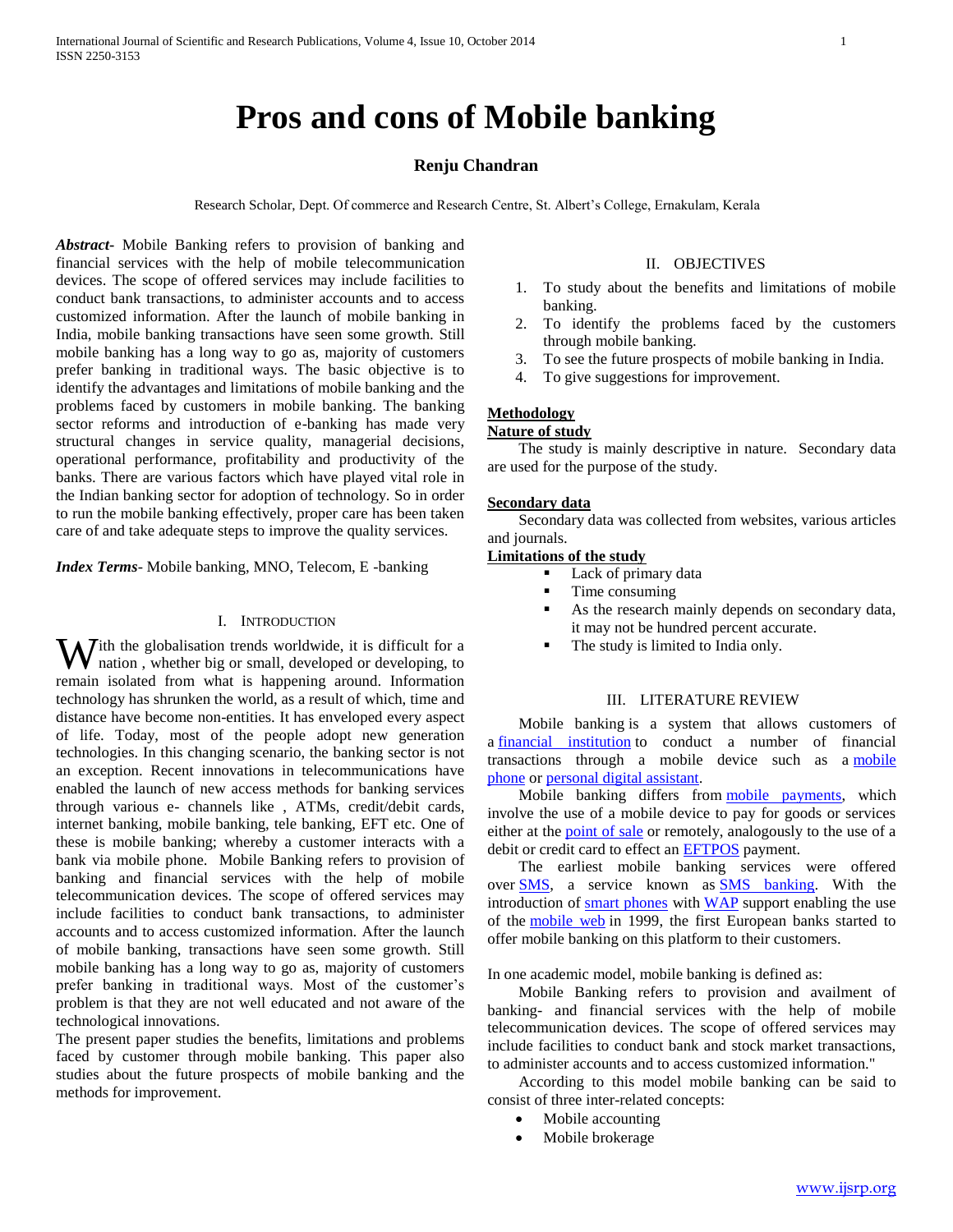• Mobile financial information services

Most services in the categories designated [accounting](http://en.wikipedia.org/wiki/Accounting) and [brokerage](http://en.wikipedia.org/wiki/Brokerage) are transaction-based. The non-transaction-based services of an informational nature are however essential for conducting transactions - for instance, balance inquiries might be needed before committing a money remittance. The accounting and brokerage services are therefore offered invariably in combination with information services. Information services, on the other hand, may be offered as an independent module.

 Mobile banking users are specially concern with security issues like financial frauds, account misuse and user friendliness issue - difficulty in remembering the different codes for different types of transaction, application software installation & updating due to lack of standardization. Mobile banking transactions can be broadly classified into two: push type and pull type. Push type is a one-way transaction where our bank sends us information pertaining to our account via SMS. Pull type is a two-way transaction, where we send a request and the bank replies.

This can be further classified into five types.

- 1. Inter-bank mobile payment service (IMPS), which is a fund transfer service through National Payment Council of India (NPCI). This service lets you transfer funds from one account to another across banks within the country using your mobile phone. You can use the IMPS via your banks' app, USSD'S dial-in number, encrypted SMS banking or net banking.
- 2. Bank apps Here you need to download your bank's application or software on your mobile phone via internet. This works on both GSM and CDMA handsets for Android and iPhone platforms.
- 3. USSD-based For this type, all you have to do is dial the bank's service code and you can ask for information on your bank account. You don't need a Smartphone or high end phone to use the USSD platform.
- 4. SMS-Based -It is the most popular method of mobile banking. You can get your account information via SMS.
- 5. Internet-based mobile banking This way of banking is where you use your mobile screen like a computer monitor.

 Apart from these there are more options like the mobile wallets, offered by telecom service provider platforms, for instance Vodafone's m-pesa, Bharti Airtel's Airtel Money and Aircel's Mobile Money. Bear in mind that even an un-banked customer can use this service. A smart phone and an internet connection are not essential.

# **Advantages of Mobile Banking**

 Time saving : Instead of allocating time to walk into a bank, you can check account balances, schedule and receive payments, transfer money and organise your accounts when you're on the go.

- Convenient : The ability to access bank accounts, make payments, and even track investments regardless of where you are can be a big advantage Do your banking at a time and place that suits you, instead of waiting in queues.
- Secure : Generally, good mobile banking apps have a security guarantee or send you a SMS verification code you need to input to authorise a payment for added security. Mobile banking is said to be even more secure than online/internet banking.
- Easy access to your finances: with the introduction of mobile banking, you are able to access your financial information even beyond the working hours. It helps to avail banking services even by making a call to the bank.
- Increased efficiency: mobile banking functions are functional, efficient and competitive. It also helps in decongesting the banking halls and reduces the amount of paperwork for both the banker and the customer
- Fraud reduction: one very real advantage to implementing mobile banking. "Customers are being deputized in real time to watch their accounts.
- It utilizes the mobile connectivity of telecom operators and therefore does not require an internet connection.
- You can check your account balance, review recent transaction, transfer funds, pay bills, locate ATMs, deposit cheques, manage investments, etc.
- Mobile banking is available round the clock 24/7/365, it is easy and convenient and an ideal choice for accessing financial services for most mobile phone owners in the rural areas.

# **Disadvantages of Mobile Banking**

- Mobile banking users are at risk of receiving fake [SMS](http://mauconline.net/2012/01/08/5-benefits-of-sms-marketing-for-business/?utm_source=socialmedia&utm_medium=blog_text_link&utm_campaign=mauco_blog)  [messages](http://mauconline.net/2012/01/08/5-benefits-of-sms-marketing-for-business/?utm_source=socialmedia&utm_medium=blog_text_link&utm_campaign=mauco_blog) and scams.
- The loss of a person's mobile device often means that criminals can gain access to your mobile banking PIN and other sensitive information.
- Modern mobile devices like Smartphone and tablets are better suited for mobile banking than old models of mobile phones and devices.
- Regular users of mobile banking over time can accumulate significant charges from their banks.
- Even though there are 1.5 billion computers on the Internet and 4.5 billion people using mobile phones, there's currently no significant operating system supporting the mobile space. "Hackers want to do the least amount of work for the biggest gain..
- Most mobile banking apps need an internet connection to be able to operate, so if you live in a rural area or experience problems with your internet connection, then you won't be able to access your account. The same applies if your mobile phone runs out of battery.
- Many phones aren't yet compatible with anti-virus software. Most cell phones don't come standard with anti-virus protection even if they have the capacity to browse the internet. Some phones aren't even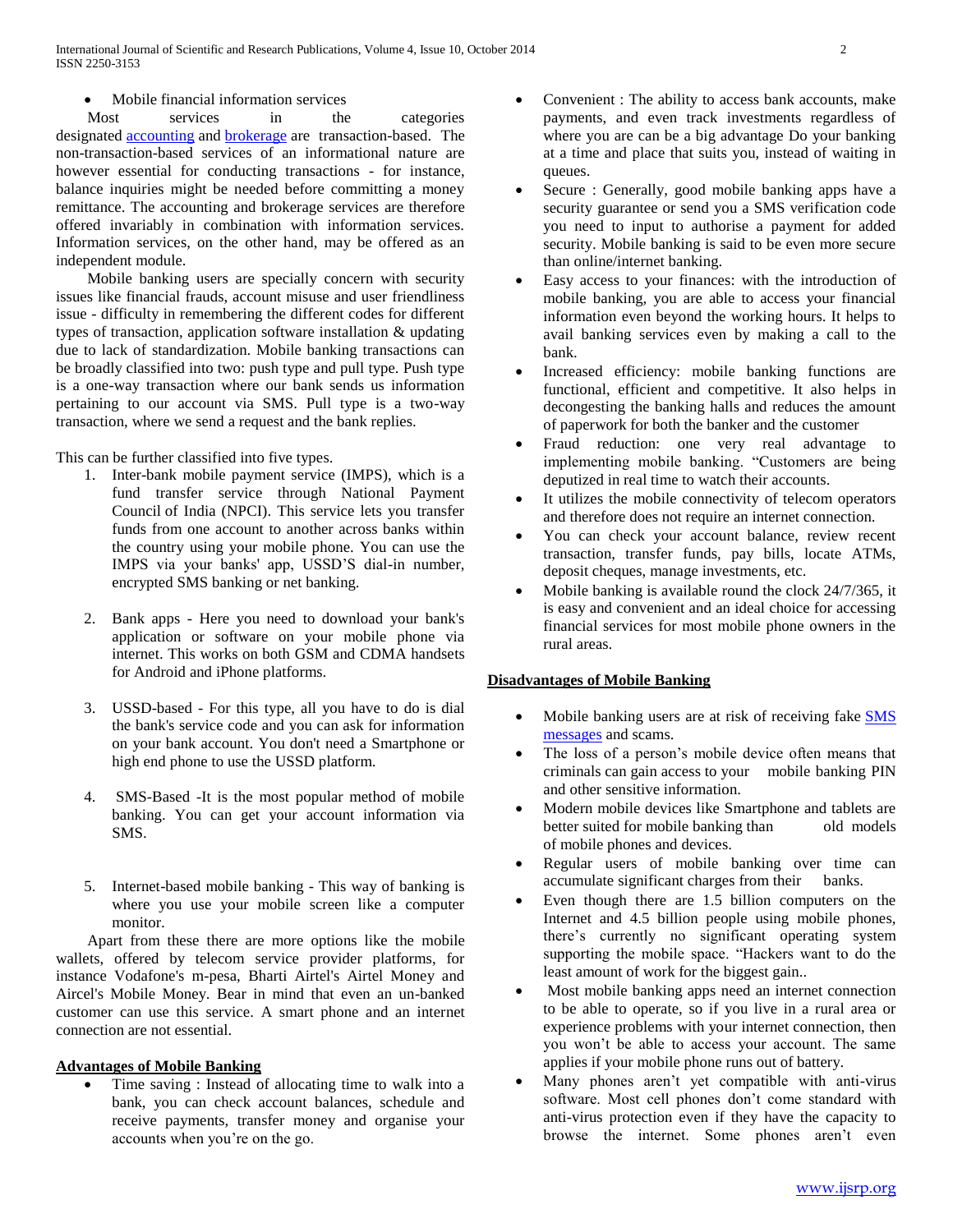compatible with the anti-virus software available and there are known cases in which people were unable to put anti-virus software registered to them on corporate cell phones. Although identity thieves are still a few steps behind when it comes to learning to implement some of their most successful computer tricks (phishing, spamming, spreading viruses, account hacking, etc…) on a cell phone level, experts agree that is only a matter of time and people shouldn't assume that anti-virus software isn't necessary for cell phones.

 Some banks don't offer the same level of protection for cell phone banking that they do for online or in person transactions. Because the risks are still generally unknown some banks have been slow to make promises about what will or will not be covered when you use cell phone banking.

### **Problems of customers of Mobile banking**

- $\triangleright$  Not sure about the safety of transactions
- $\triangleright$  Mobile security
- $\triangleright$  Network availability
- $\blacktriangleright$  Heavy charges for transactions
- $\triangleright$  E-mail and web security
- $\blacktriangleright$  Identity theft
- $\triangleright$  Literacy of people in rural areas
- $\triangleright$  Not aware of new innovation
- $\triangleright$  Handset operate ability
- $\triangleright$  Application distribution
- $\triangleright$  Inadequate guidance

## **Recent trends in mobile banking**

| Year    | No. of Users | Volume    | Value        |
|---------|--------------|-----------|--------------|
|         | million)     | (million) | billion)     |
| 2011-12 | 12.96        | 25.56     | 18.21        |
| 2012-13 | 22.51        | 53.31     | 59.90        |
|         | $(73.69\%)$  | (108.56%) | $(228.94\%)$ |
| 2013-14 | 35.53        | 94.71     | 224.38       |
|         | (57.84%)     | (77.66%)  | (274.59%)    |

## **Table No:1**

\*(Figures in bracket is %age changes over previous year) \*\* source:RBI

 The above table states that M-banking usage in India is showing a positive trend. In terms of no: of users it was 12.96 million in 2011-12 and reached at 35.53 million in the year 2013- 14.Volume of transactions also increased during the given period. In case of value of transactions it was only 18.21 billion in 2011-12 and reached at 224.38 in 2013-14 i.e. an increase of 274.59%.

 So the table reveals the fact that M- banking transactions of the country is growing at a rocket speed and it have more scope in the near future.

## **Future prospects of Mobile Banking in India**

# 1. **Mobile Network Operators and Large Corporate Houses Co-Venture.**

 With the popularity of collaborations between mobile network operators (MNO's) and banks live up to the promise of financial inclusion, the RBI and TRAI (Telecom Regulatory Authority of India) have announced that they will harmonize and coordinate with each other to avoid any form of regularity conflict. Many large Indian banks have partnered/co-ventured with large mobile network operations (MNO's) and handset

vendors to facilitate their connection through mobile channel by providing access to financial services.

## 2. **Under-banked and Un-Banked Population**

 Almost half of the country's population is unbanked. The large section of the Indian population not just in rural areas but also in many segments of urban markets, offers a large untapped market with a tremendous business potential.

#### 3. **Demographic Factors**

 In India the population of youth (between the ages of 14-29) is the largest youth population globally, which is around 27% of the total 1.2 billion. Furthermore, adding the age group of 30-44, the proportion is 47%. %. Apart from the huge size of this segment, they are among those who are the early adopters of latest technology and new services, which presents a huge opportunity for e/m-banking service providers. It has been observed that for the majority, access to financial services is a household need, and not only an individual need, and if the account holder is illiterate, other members of the family are competent enough to execute transactions and use electronic or mobile banking services.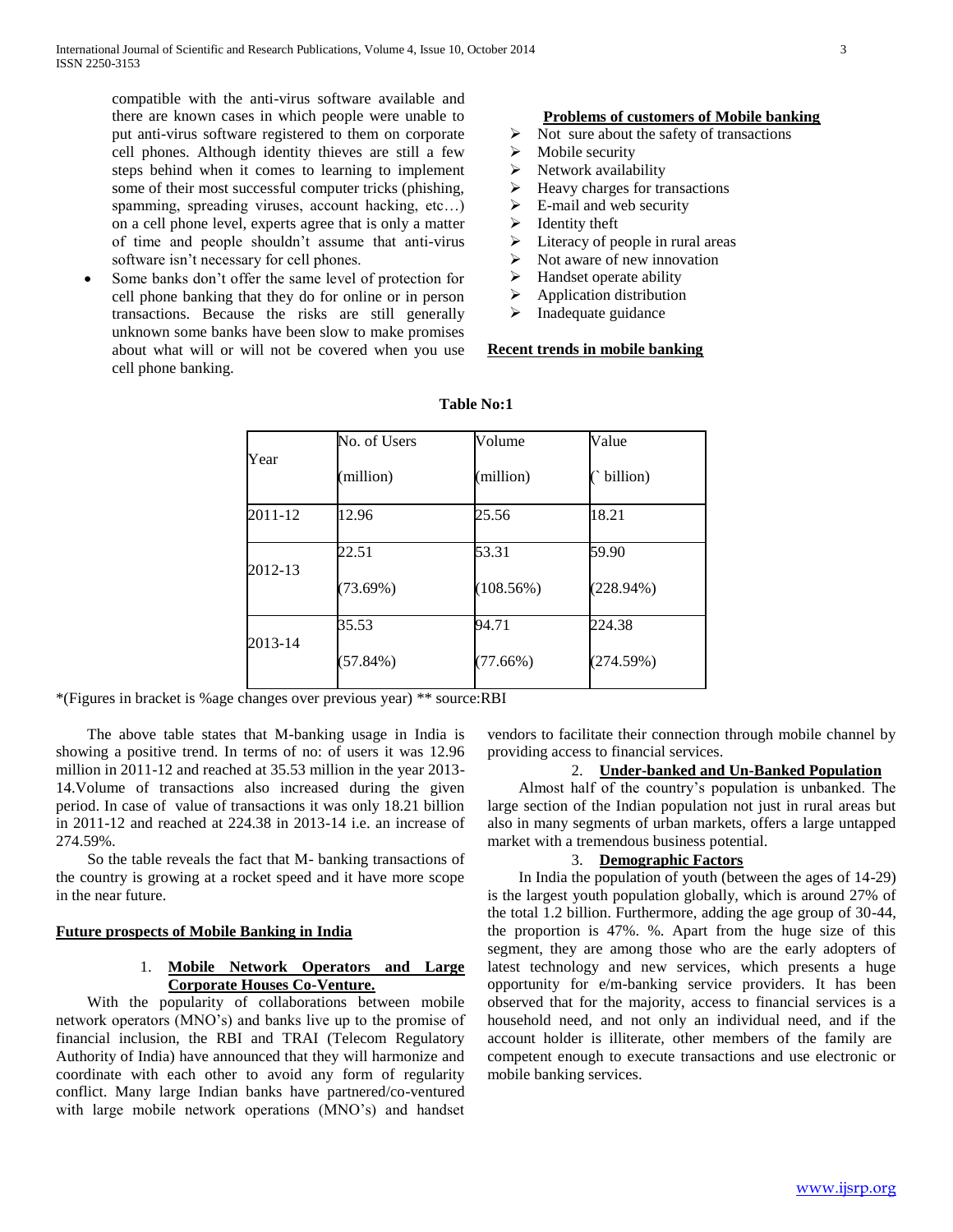## IV. CONCLUSION

 The process of liberalization, privatization, globalization and deregulation has opened new way for banks to increase their revenues by diversifying in to universal banking, investment banking, bank assurance, mortgage financing, depository services, securitization, personal banking etc. Technology is the key to move towards providing integrated banking services to customers. Indian banks have been late starter in the adoption of technology for automation of processes and the integrated banking services. Further the banking sector reforms and introduction of e-banking has made very structural changes in service quality, managerial decisions, operational performance, profitability and productivity of the banks. There are various factors which have played vital role in the Indian banking sector for adoption of technology.

 Further, new technology has rapidly altered the traditional ways of doing banking business. Customers can view the accounts, get account statements, transfer funds, purchase drafts by just making a few key punches. Availability of ATMs and plastic cards, EFT, electronic clearing services, internet banking, mobile banking and phone banking; to a large extent avoid customers going to branch premises and has provided a wider range of services to the customers.

 Mobile banking is a system that allows customers of a financial institution to conduct a number of financial transactions through a mobile device such as a mobile phone or personal digital assistant.

 Banking apps can make bill paying and bank account management incredibly convenient, but the risk of identity theft is a major downside. Fortunately, it's easy to avoid most of the pitfalls with commonsense solutions like strong password protection and secure connections. By keeping these security tips in mind, you can enjoy a safer mobile banking experience.

#### V. SUGGESTIONS FOR IMPROVEMENT

- 1. The banks must improve its service quality in terms of communication, responsiveness, reliability and understanding.
- 2. To provide various effective modes for promotional schemes interaction with the customer, more accuracy in billing, financial security and privacy in transactions.
- 3. If the banks wants to increase the service quality it should enhance level of services in punctuality, transparency and accountability, quality of customers service, safety and confidentiality of transaction, No. of queues in bank branches, 24 hours services to the customers, individualized attention to customers, necessary information to customers, learns the specific requirement of customers.
- 4. set standards for on-boarding mobile banking customers
- 5. set standards for industry agreements between banks and MNOs for handling customer grievances
- 6. Banks need to see mobile banking channel as a cost saving avenue (reduction of cash handling charges) rather than revenue generation vertical
- 7. Banks and telcos to work together for addressing customer grievances

# **3Tips to Use Mobile Banking in the Right Way**

## **1. Don't store important personal information on your smartphone**

 If you visit your bank's website using your phone, make sure to clear out the cookies and cache regularly. Never store any usernames or passwords in your phone, regardless of how difficult they are to remember. If you were to lose the phone where this information is stored, someone could easily access your bank account. It is also important to change your password regularly. If you use your phone for business purposes, be doubly careful on protecting confidential information.

#### **2. Sign up for SMS alerts**

 Most banks now offer text message alerts via SMS to alert of a low balance or a paid bill. Larger banks like Bank of America use SMS texts to aid in fraud prevention. Nine times out of ten, consumers can easily sign up for these phone alerts with online banking. Receiving alerts on your phone is a great way to stay on top of your account activity around the clock. It's also an added convenience for times when a computer isn't close at hand.

#### **3. Before downloading an app, check its authenticity**

 Most banks offer tailored mobile banking applications to their customers which can be downloaded to a Smartphone and used to manage bank accounts. Unfortunately, this has also invited potential fraud in the form of carefully duplicated applications created by scam artists. Before downloading any app to your phone, make sure that it's an authentic application released by your bank. Avoid third party software that asks for any personal information if you can't verify the source. While most apps are legit, it never hurts to be too careful.

#### **REFERENCES**

- [1] Mary Lou Santovec, Wisconsin Community Banking News, ,Going Mobile? Assessing the Pros/Cons of Mobile Banking, May/June 2011
- [2] Dr. R.K. Uppal ,"Transformation in banks in a highly competitive E-Age through E-services - An Empirical study",Prabandhan: Indian journal of Management,vol:4,17-30, 2011
- [3] Harun R Khan,"Digital India:Emerging Challenges & Opportunities for the Banking Sector ",FIBAC 2014"
- [4] www.propertyobserver.com.au/financing/25583-august-22-mobile-bankingshirley-lui.html
- [5] www.moolanomy.com/4512/the-pros-and-cons-of-mobile-banking
- [6] http://www.moneymatters360.com/index.php/pros-and-cons-of-mobilebanking-1507/
- [7] http://www.cgap.org/topics/agent-networks
- [8] WWW.rbi.org.in

#### **AUTHORS**

**First Author** – Renju Chandran M.com, Research scholar, Department of commerce & research centre, St. Albert's college, Ernakulam, Kerala, renju.chand@gmail.com